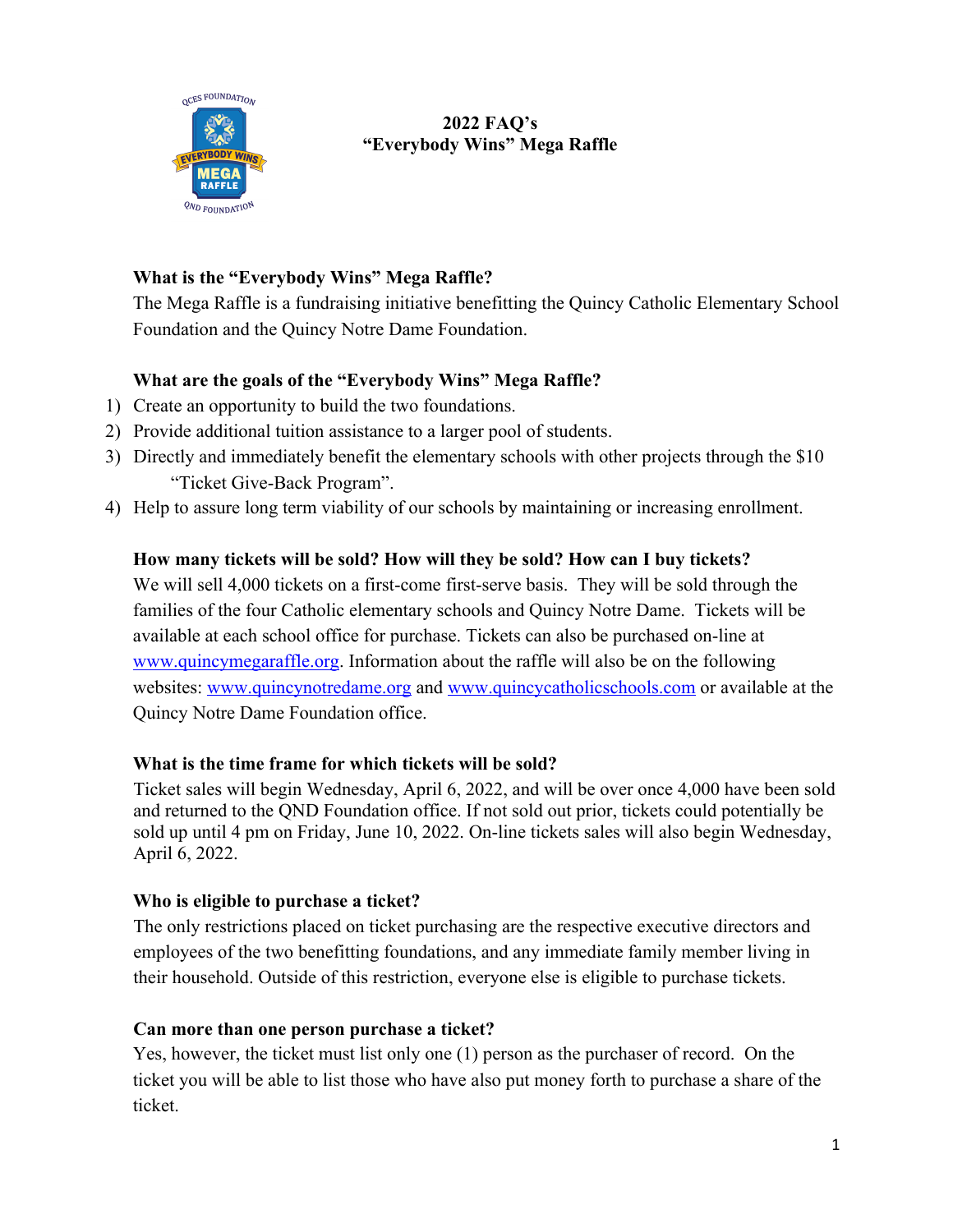Raffle organizers are NOT responsible for any disputes which may arise between the different individuals whose names appear on the ticket stub.

#### **Can I purchase a ticket for a minor?**

Yes. If the ticket is purchased for a minor, an adult MUST be named as custodian for said minor under the Illinois Transfer to Minor's Act.

## **If I purchase a ticket, can my ticket price be refundable?**

All ticket sales are final and are non-refundable.

## **Do you have any Super-Early Bird Drawings?**

Yes. We have one (1) Super-Early Bird Drawing that will be drawn on Friday, May 20, 2022 live on 97.9 KICK-FM. All ticket sellers and purchasers are eligible for the one (1) Super-Early Bird drawing of \$25,000. Ticket sellers are NOT eligible for the rest of the Early Bird drawings. All SEB ticket purchases must be individuals and cannot be an organization.

## **Will you have weekly Early Bird drawings and when are they?**

Yes, we will have three "Fantastic Friday" drawings (2-\$500 winners) that will take place on: May 27, June 3, and June 10, live on 97.9 KICK-FM.

# **How many prizes will be drawn?**

We will have a total of 42 drawings for the mega raffle with a total of \$169,500 in prizes awarded.

# **Am I eligible to win multiple prizes?**

Yes. Winners of the Super-Early Bird and Fantastic Friday drawings will still be eligible for all other drawings.

#### **What are my options for the \$10 ticket give back?**

As the ticket purchaser, you have the opportunity to designate \$10 or a portion of the \$10 equally to one or more of the following five schools: St. Francis, St. Peter, St. Dominic, Blessed Sacrament, or Quincy Notre Dame.

#### **How much money is available in the \$10 school give back?**

A pool of \$40,000 has been set aside as the incentive for the \$10 back to the schools. The money will be divided based on how many tickets are sold at each school with no caps put in place. It is feasible that one school could earn \$20,000 or more based on ticket sales.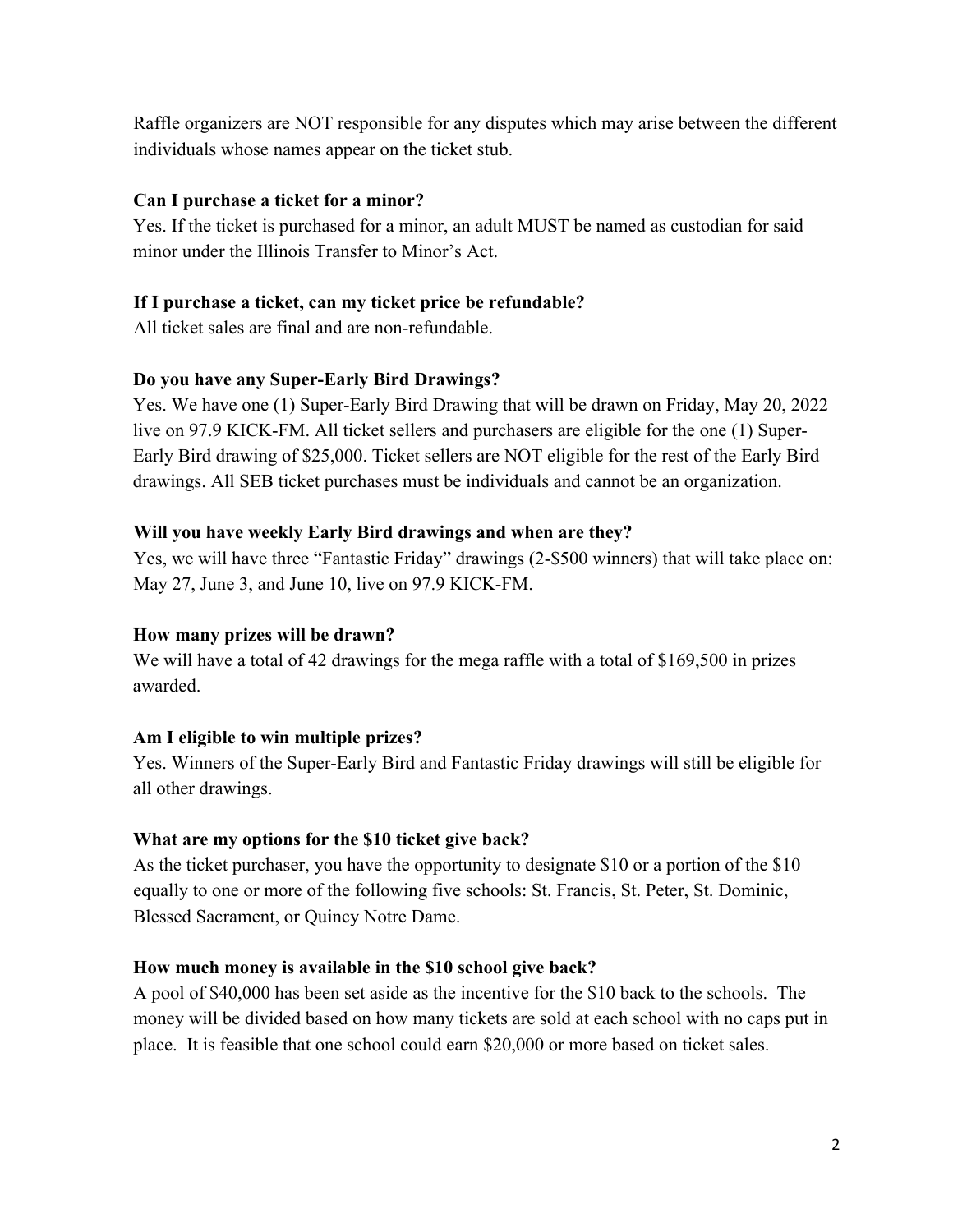#### **Why should I help sell tickets?**

- 1) As a parent of a child enrolled in one of the Catholic Schools, you believe in the importance and future of Catholic Christian education.
- 2) \$10 of every ticket sold can be designated back to your school to assist with many projects such as technology upgrades, art supplies, or anything else your school desires.
- 3) Your chance to win CASH through the seller incentives.
- 4) In one fundraiser, all the schools/parishes win and so do both the QCES and QND Foundations.
- 5) This is a cooperative Catholic education effort Pre-K-12.
- 6) As an opportunity to share with the greater Quincy community, we are in this together to provide Catholic Christian education to our kids.
- 7) A fundraiser such as the Mega Raffle could assure the long-term viability of our schools.

# **What seller incentives do you have?**

The top seller will automatically win \$500. The second place ticket seller will automatically win \$250.

# **Can we deduct the ticket purchase for tax purposes?**

No, however, you can deduct the purchase price of the ticket if you are declared a winner of one of the 42 prizes.

# **Who will manage the "Everybody Wins" Mega Raffle?**

Schreacke and Associates, P.C. will serve as the "Raffle Manager" for the 2022 raffle.

# **What happens if you do not sell all of the tickets?**

If the QCES and QND Foundations do not sell 4,000 tickets by noon on Friday, June 10, 2022, the QCES and QND Foundations reserve the right to withdraw initial prizes. It will become (one) 50/50 drawing awarded to (one) raffle winner and to the foundations after the Quincy Catholic Schools are paid the \$10 give back incentive per ticket. Individual Seller Incentive Awards would NOT be awarded if the Mega Raffle becomes a 50/50 drawing.

# **How long will the raffle run?**

The "Everybody Wins" Mega Raffle will run from Wednesday, April 6, 2022 and could potentially run until noon on Friday, June 10, 2022, if not sold out sooner.

# **When will the main drawing take place?**

The "Mega Drawing" will take place on Saturday, June 11, 2022, at the St. Francis Parish Picnic. A total of thirty-five (35) prizes will be drawn at the Mega Drawing including the top three prizes which is a grand prize of \$100,000, \$20,000 and a \$10,000 third place prize.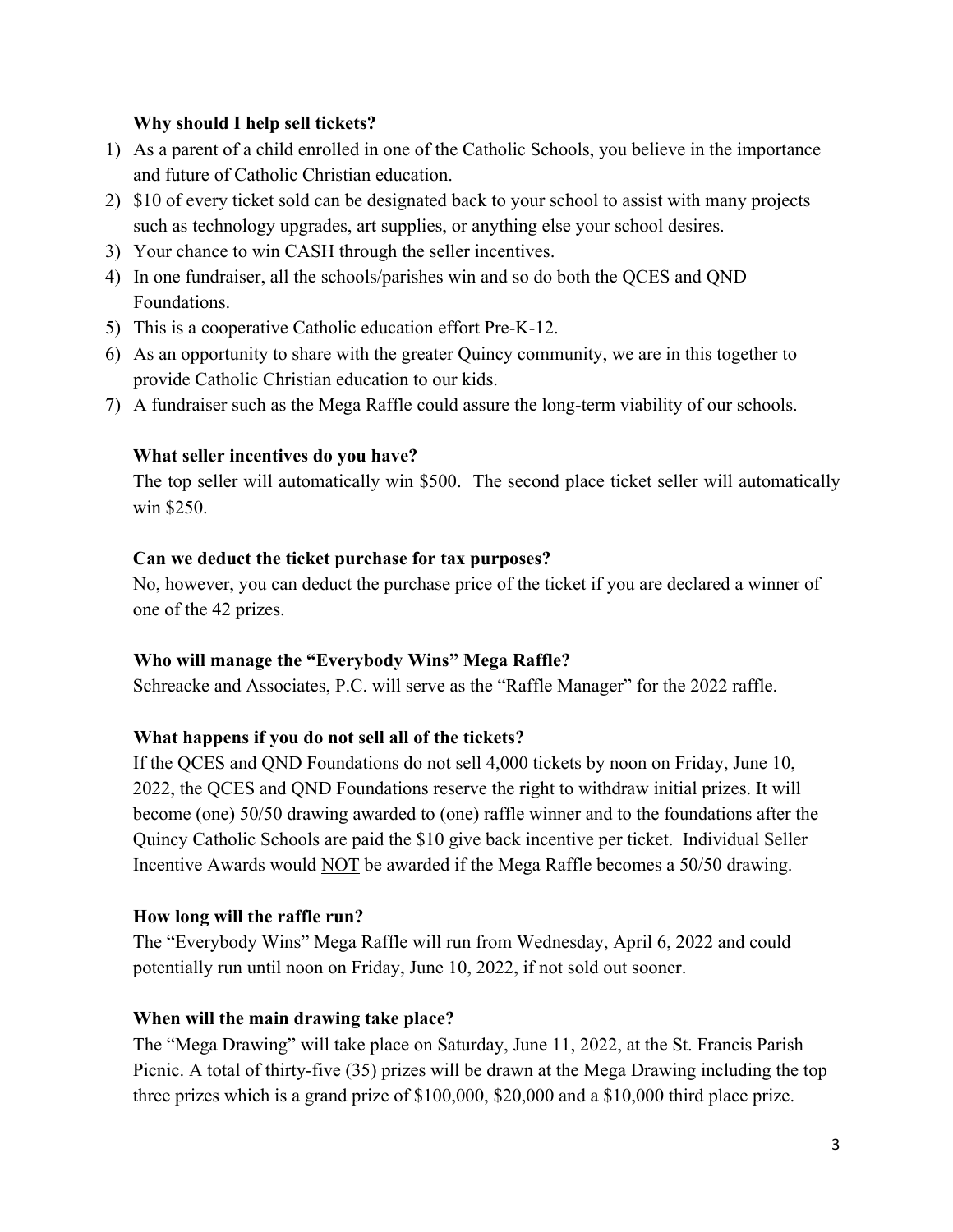#### **How will the drawings be handled?**

A person who does not own a ticket or share of a ticket in the drawing will make all draws. All drawings will be conducted by Schreacke and Associates, P.C. (Raffle Managers). Once entered into the raffle database, all financial and ticket information will be handled by Schreacke and Associates, P.C.

#### **Am I guaranteed to get my ticket in the drawing?**

Only the first 4,000 tickets sold and processed by the QND Foundation office will be entered into the drawing. If your money is submitted to the QND Foundation office after the  $4,000<sup>th</sup>$ ticket is sold, your money will be refunded to you.

## **Why Might I be Excluded from the Drawing?**

A purchaser would only be excluded from the drawings for two reasons:

- 1) Method of payment is declined.
- 2) Ticket was not one of the first 4,000 registered in the raffle database.

## **When will I get my winning prize?**

Prizes will be awarded after the required winner's packet is completed which will include the claim form and necessary tax documents.

To claim a prize, the winner must present photo identification with the same address as on the ticket.

#### **What if I win but did not pick up my prize?**

Unclaimed prizes will be kept for thirty days. In the event a winner cannot be located within a year of the drawing, the raffle organizers will split the unclaimed prize equally between the two benefitting foundations.

# **How can I get a copy of the "Everybody Wins" Mega Raffle Rules? Have your rules been screened legally?**

You can get a copy of the Mega Raffle rules by visiting our website at www.quincymegaraffle.org. Yes, the rules have been screened legally.

#### **What are my personal tax liabilities?**

All winners will be responsible for Federal, State, and Local taxes related to the amount of the prize(s) including the Super-Early Bird prize.

#### **Who do I contact if I need more tickets to sell?**

You will have the option of contacting your respective school office or the Quincy Notre Dame Foundation office.